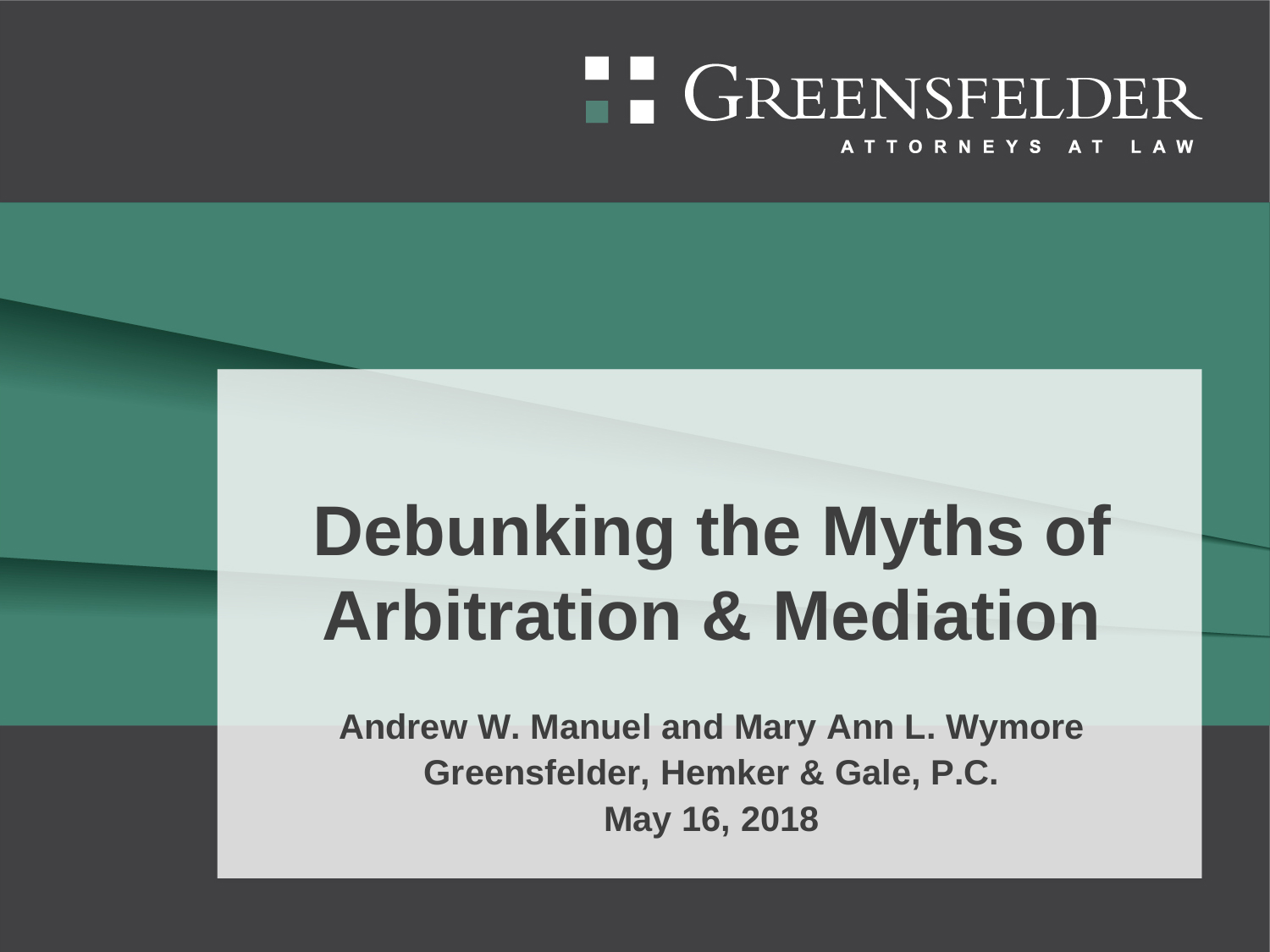### **Myth #1 – Arbitration Takes As Long As Litigation**

- Federal court statistics (as of 12/31/17) show the median length of time from filing to a jury or bench trial for civil cases is 27.0 months.
	- Eastern District of Missouri is almost 34 months
- Comparable 2015 American Arbitration Association statistic for construction arbitration cases is 8 months.
- Parties to an arbitration agreement can agree to specific time frames to resolve a matter.

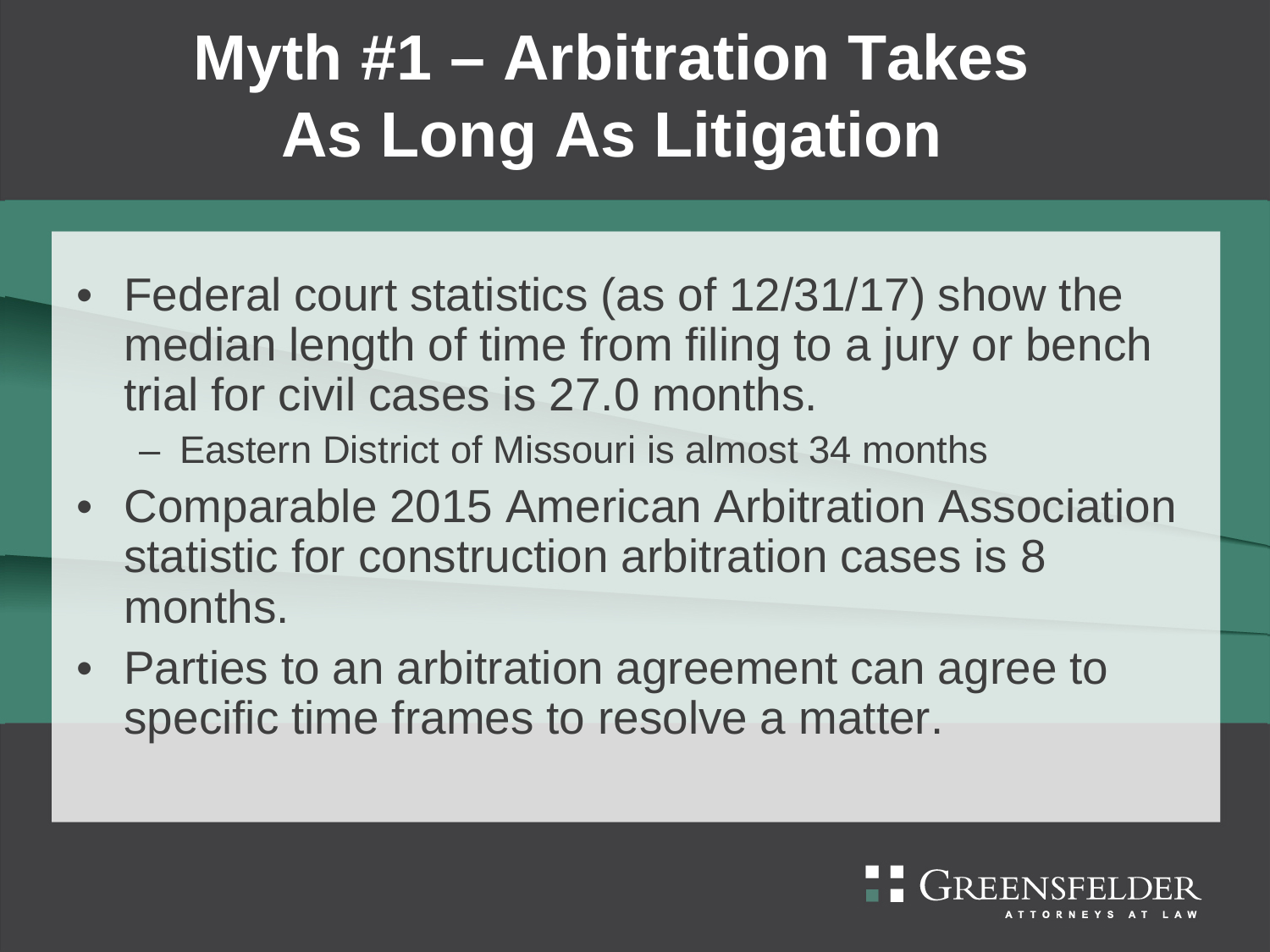### **Myth #2 – Arbitration Is As Costly As Litigation**

- Generally, arbitration rules permit less discovery
	- Less document exchanges, including ESI
	- Less depositions
- Generally, arbitration rules do not permit unlimited motion practice
- Generally, arbitration costs for administering the process are more than court filing fees

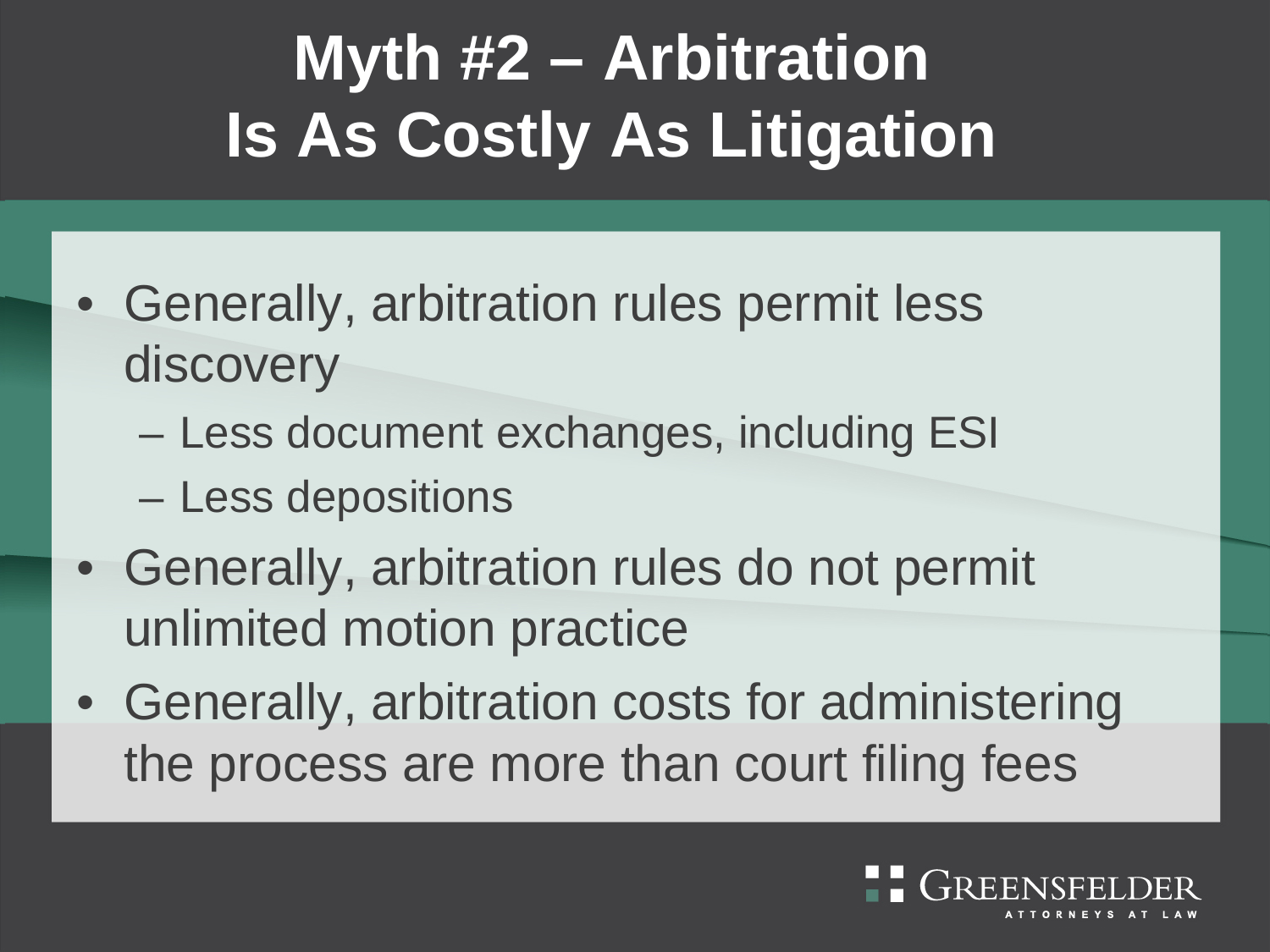#### **Myth #3 – Arbitration Is Not Suitable For Large Cases**

- From 2014 2016, the American Arbitration Association administered large cases with damages in the 9 and 10 figure range.
- Arbitrators and parties have flexibility to agree to a variety of non-traditional hearing presentation approaches – bifurcation, tandem expert testimony
- Selection of Arbitrators with large case experience

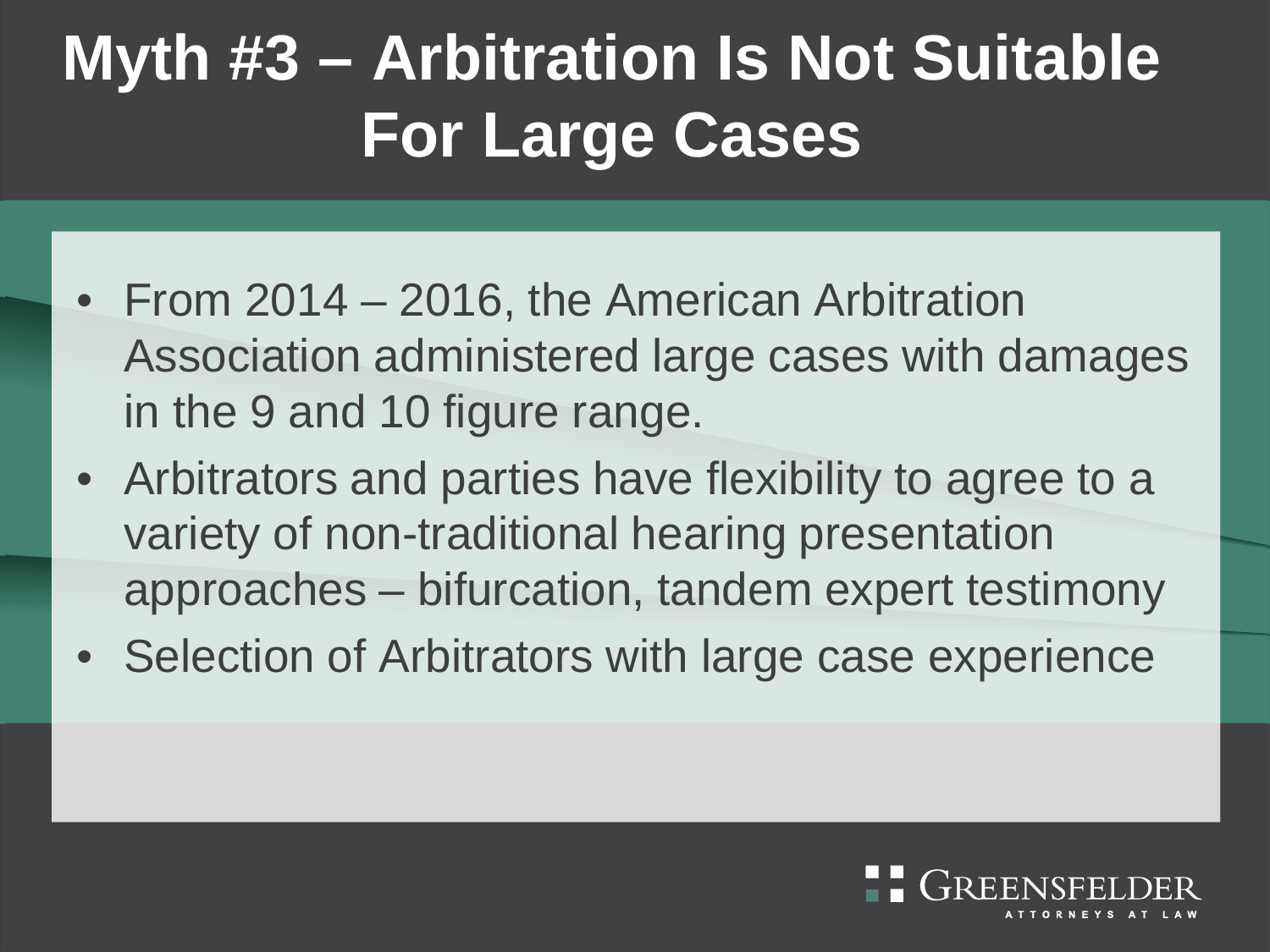#### **Myth #4 – Arbitrators "Split The Baby"**

• 2015 American Bar Association Construction Forum survey found that ~95% of arbitrators actually seldom or never issue compromise awards

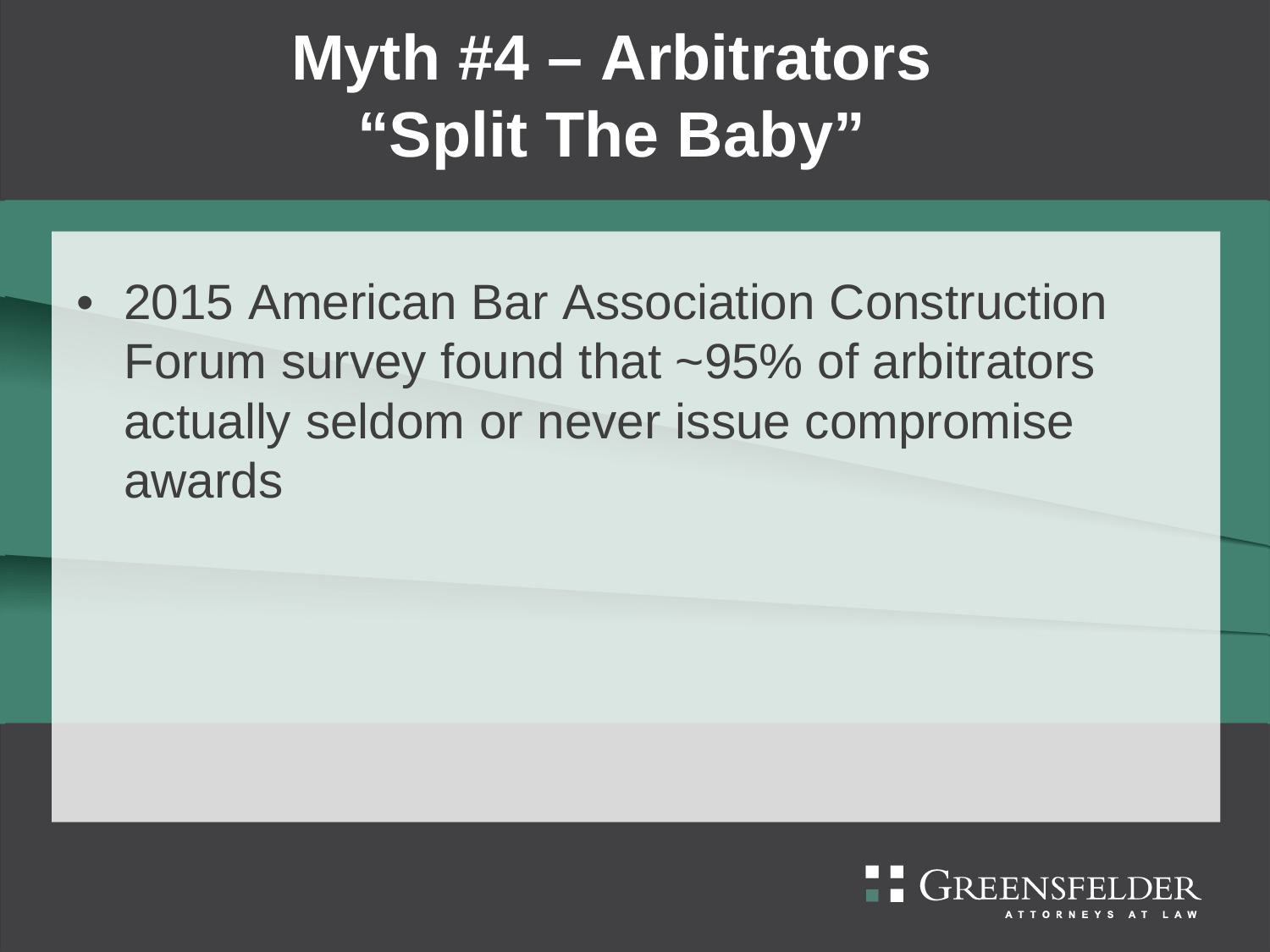#### **Myth #5 – Arbitrators Are Unwilling to Make Hard Decisions**

- American Arbitration Association has been emphasizing efficient and fair case management by Arbitrators.
	- Enforcement of time limitations.
	- Consideration of meritorious dispositive motions.
	- Directing the presentation of evidence prior and at hearings.

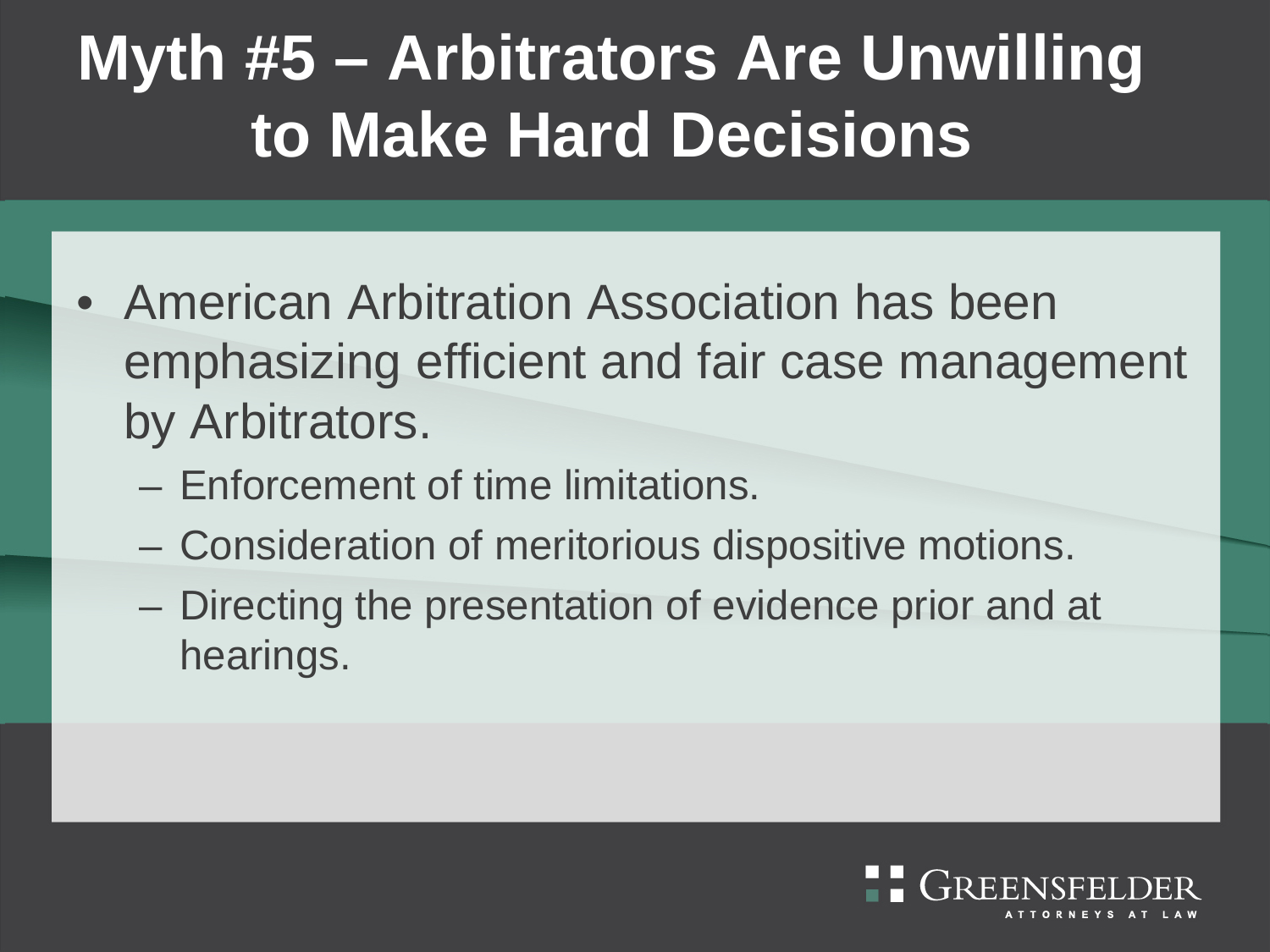#### **Myth #6 – Arbitration Awards Cannot Be Appealed**

- Arbitration awards generally can only be vacated upon limited statutory grounds.
- Arbitration Rules for appeals are available and can be adopted
	- AAA Optional Appellate Arbitration Rules
	- CPR Arbitration Appeal Procedure

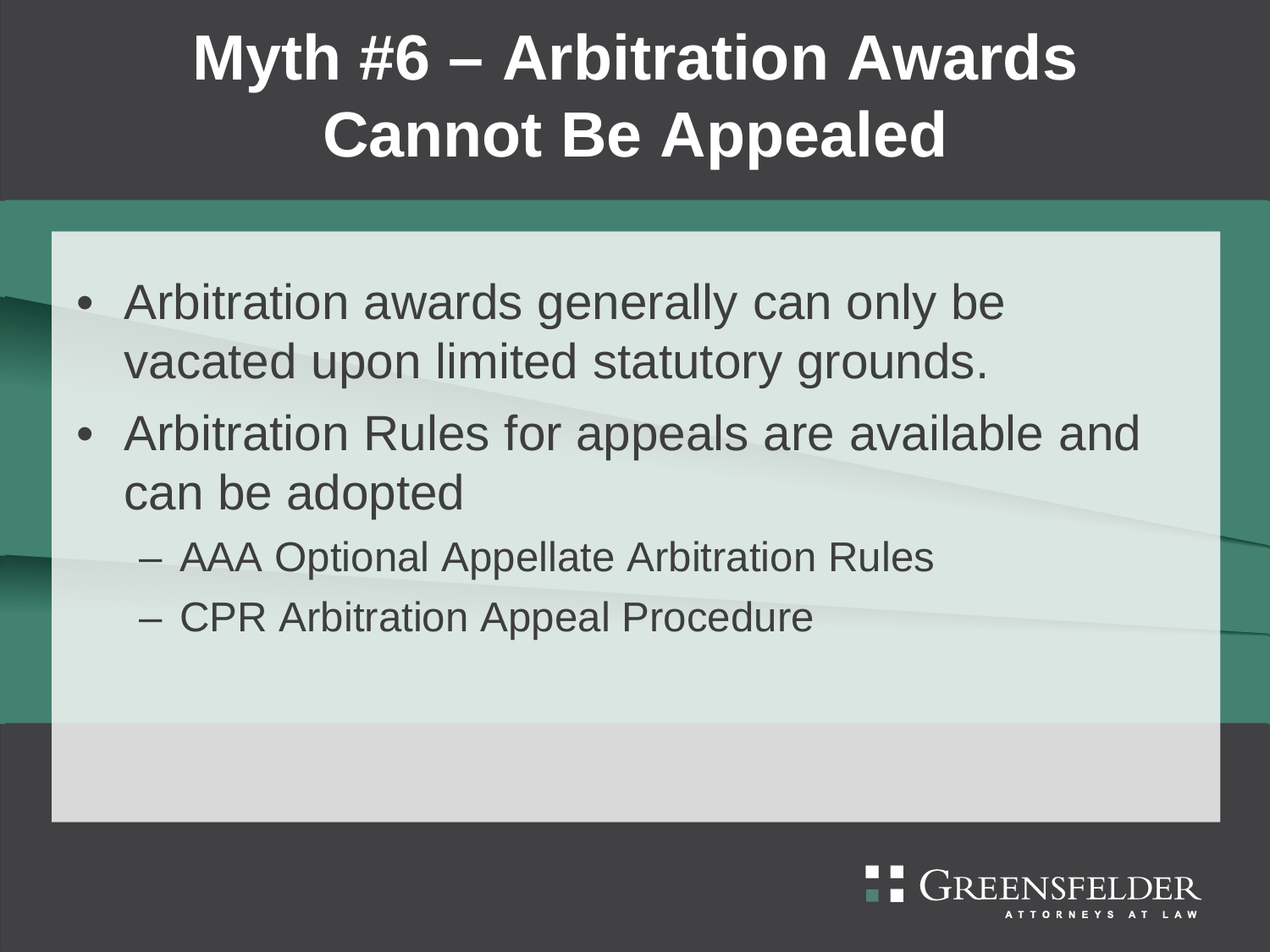#### **MEDIATION**

- Cooperative, less costly problem-solving process
- Allows parties greater control of outcomes
- Outcome not limited by what a court can order; parties can create practical & informed solutions

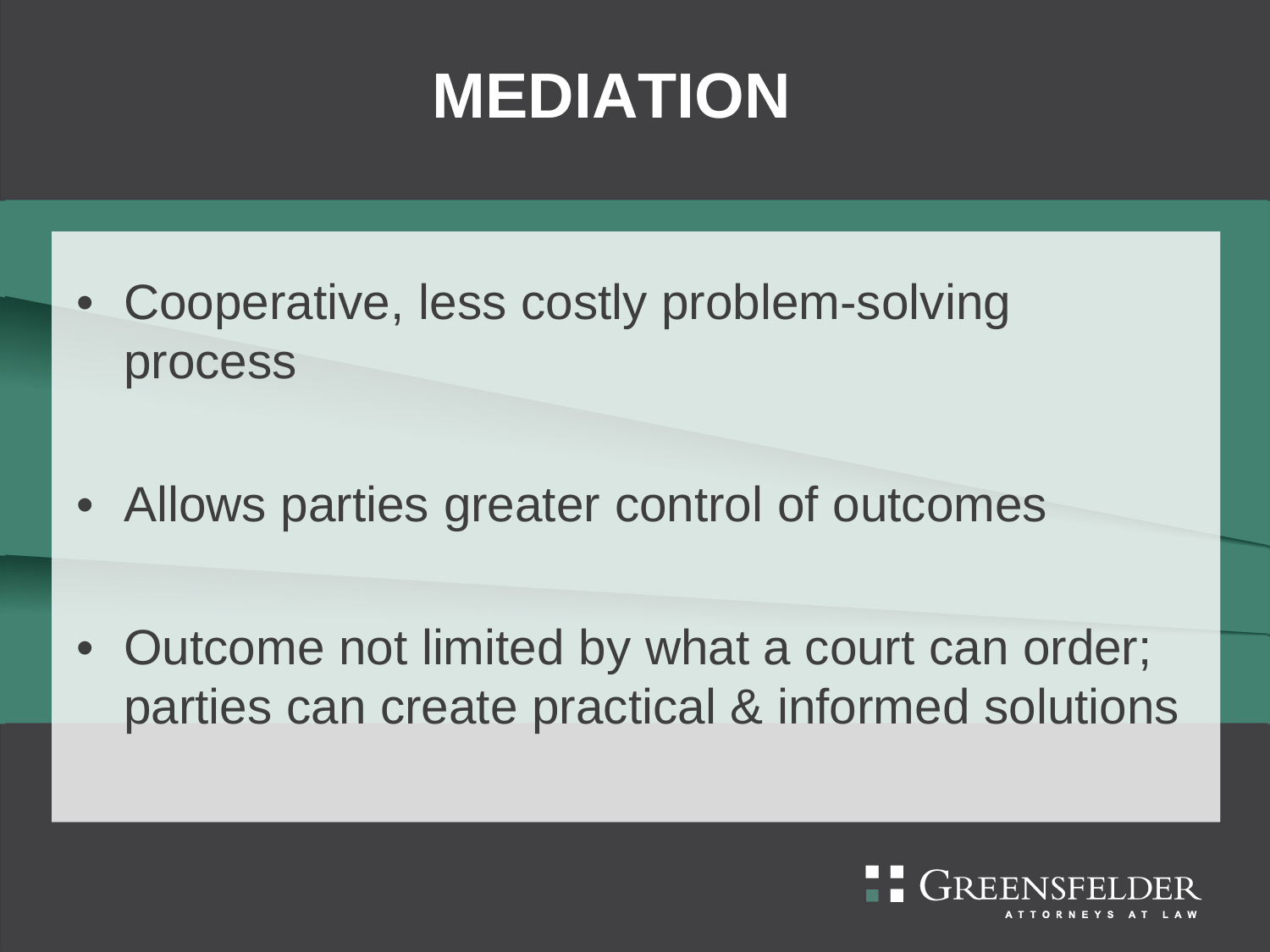#### **Myth #1 – Discussing or Proposing Mediation = Sign of Weakness**

- Shows understanding of costs of litigation
- Demonstrates a willingness to compromise
- Facilitates constructive communication
- Does not constrain parties from arguing strengths of their case
- Can accomplish creative solutions beyond what can be gained even with a win at trial

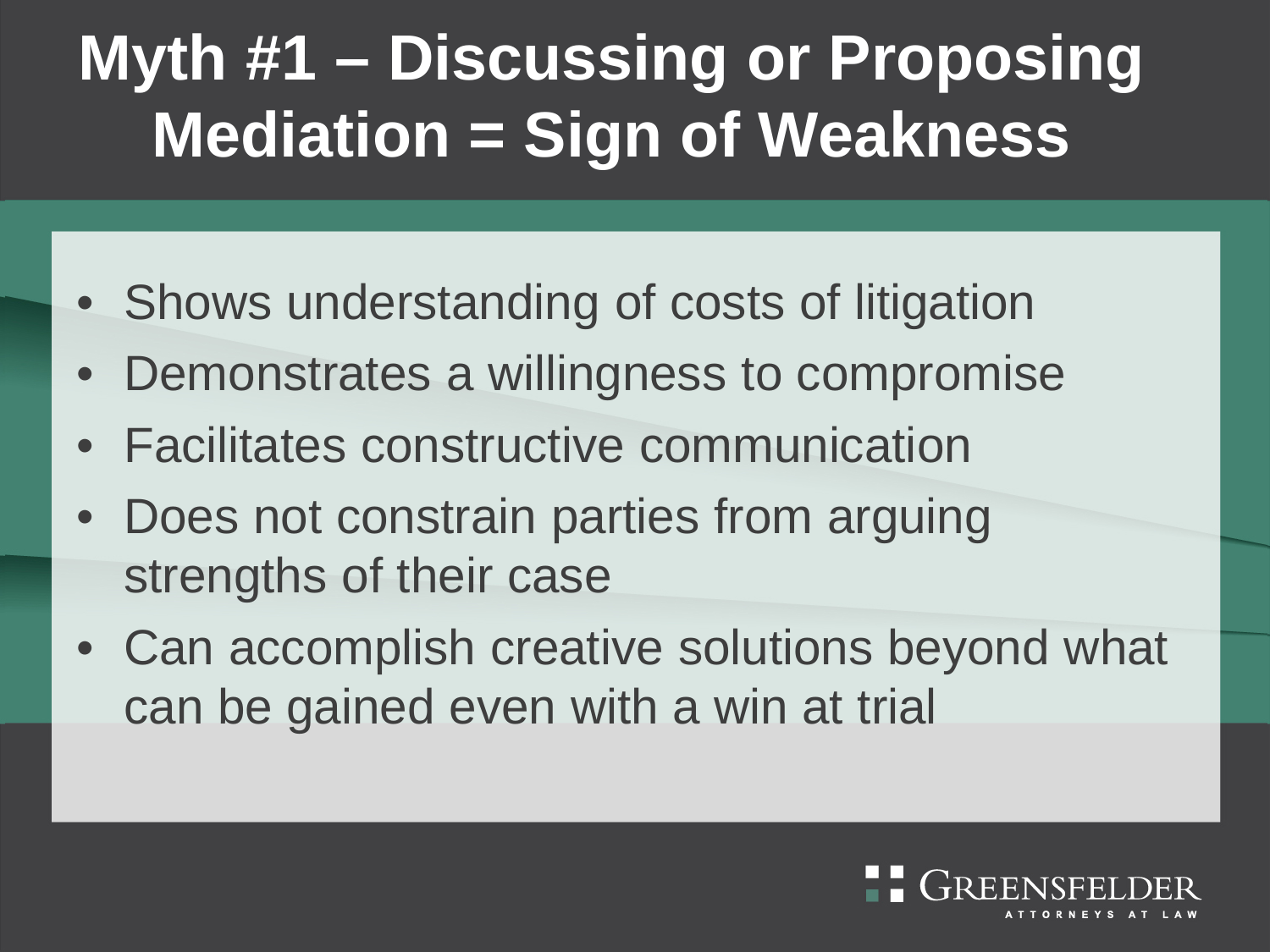#### **Myth #2 – You Shouldn't Use Mediation If Issues Are Complex**

- Complexity of issues in dispute should be considered when selecting your mediator
- Mediator is just an added neutral part of your team of professionals
- Consultation with experts in the subject field can be accommodated before and during mediation

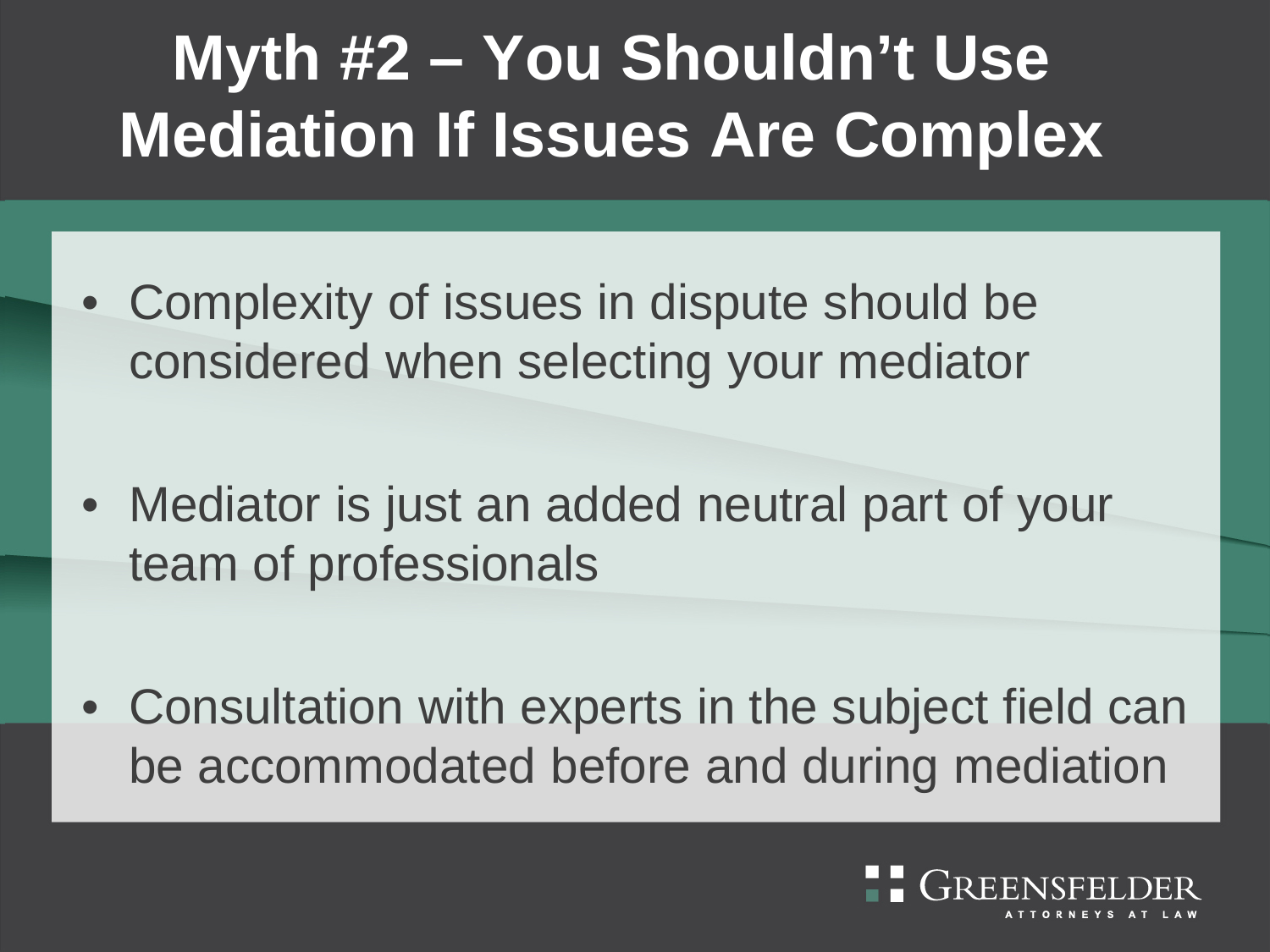### **Myth #3 – Mediation Requires the Parties To Disclose Their Evidence**

- Free flow and exchange of ideas and information aids mediation process BUT
- No requirement to present your evidence
- Often counterproductive to the mediation process to focus on your legal arguments
- Your attorney is prepared to determine the best strategy as to what to reveal at mediation

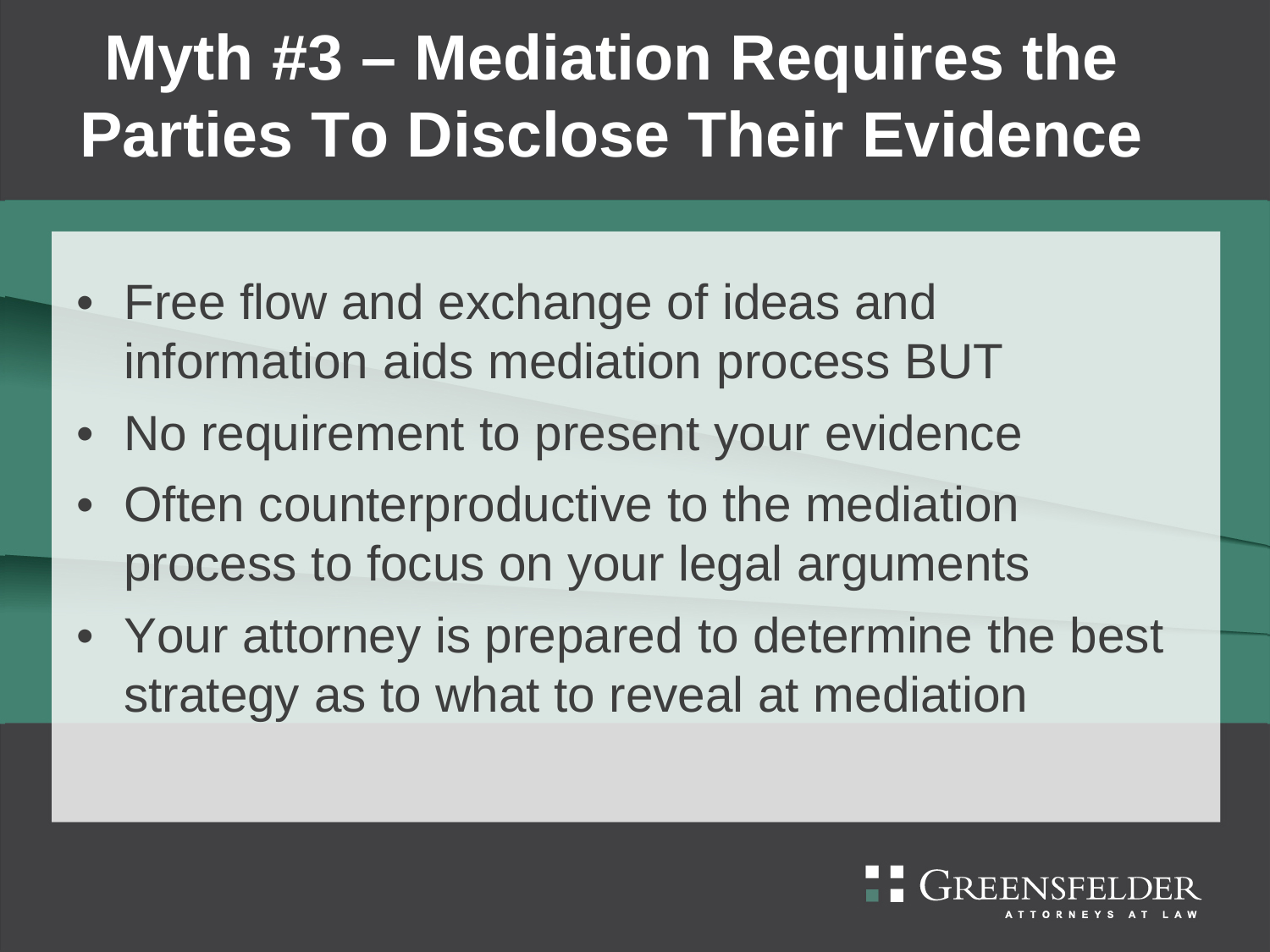#### **Myth #4 – Mediation Must Resolve All Disputes To Be Successful**

- Can be a vehicle to streamline the issues in dispute if litigation proceeds
- Can help the parties to identify the issues for which experts and consultants should be used
- Can help the parties move forward in a more civil and cooperative manner

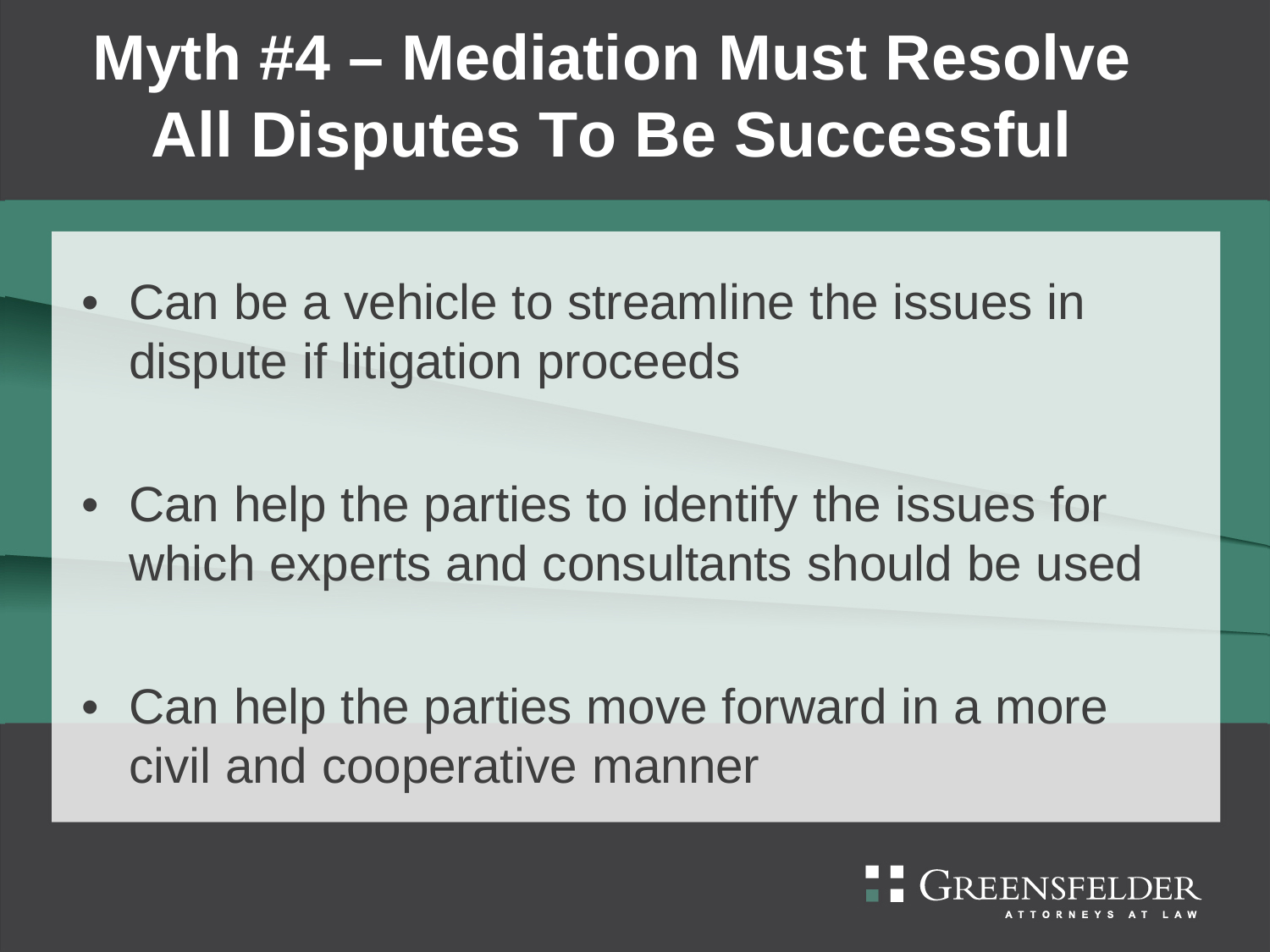#### **Myth #5 – The Case Won't Settle; I Want My Day in Court**

- Vast majority of cases settle at mediation
- Facilitates constructive discussion
- Neutral assists the parties to get over hurdles
- Mediation can be as creative as the parties
- Mediation can offer solutions the Court cannot
- Can help the parties understand each other
- Can give the parties an opportunity to apologize

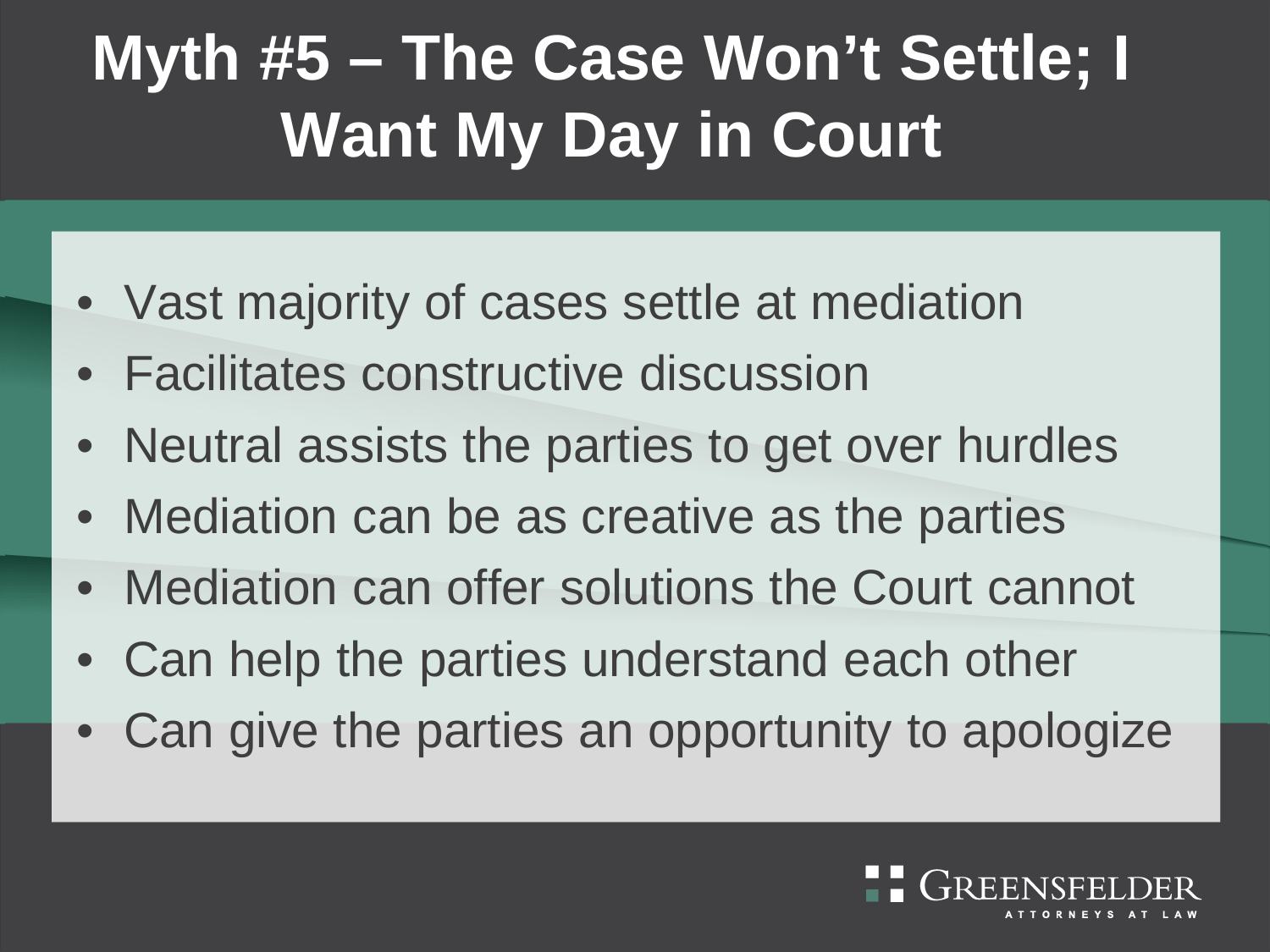#### **Myth #6 – If Lawyers Are Trying To Settle, There Is No Need To Mediate**

- Neutral can facilitate discussion in a way that the parties' advocates cannot
- Neutral can assist parties in seeing weaknesses in their case

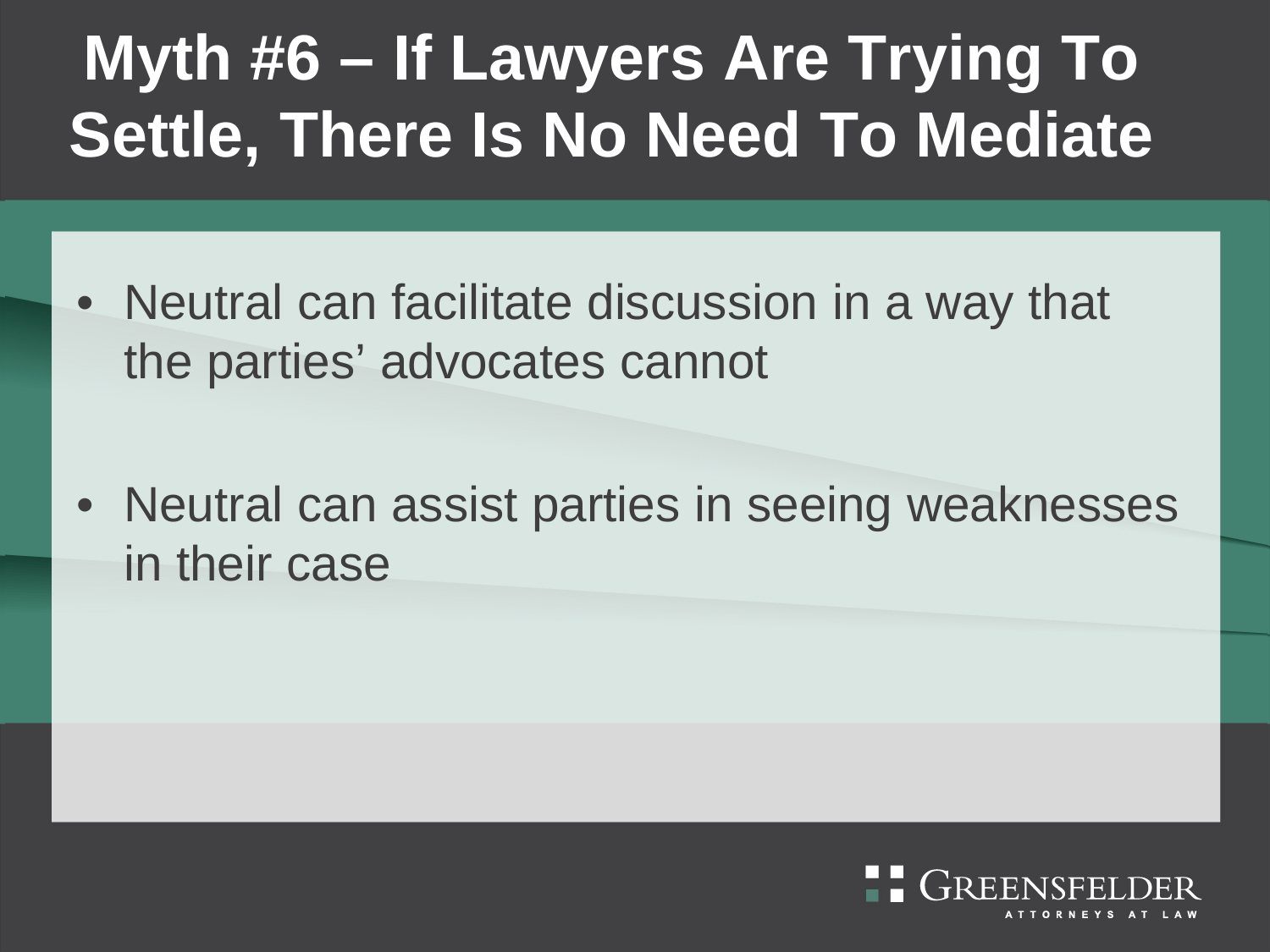### **Myth #7 –Mediating Opens Floodgate to More Litigation**

- Legitimate concern when settling litigation; but mediation not shown to be a factor
- Confidential process
- Settlement agreement can include confidentiality provisions
- Opportunity for the parties to issue a joint statement

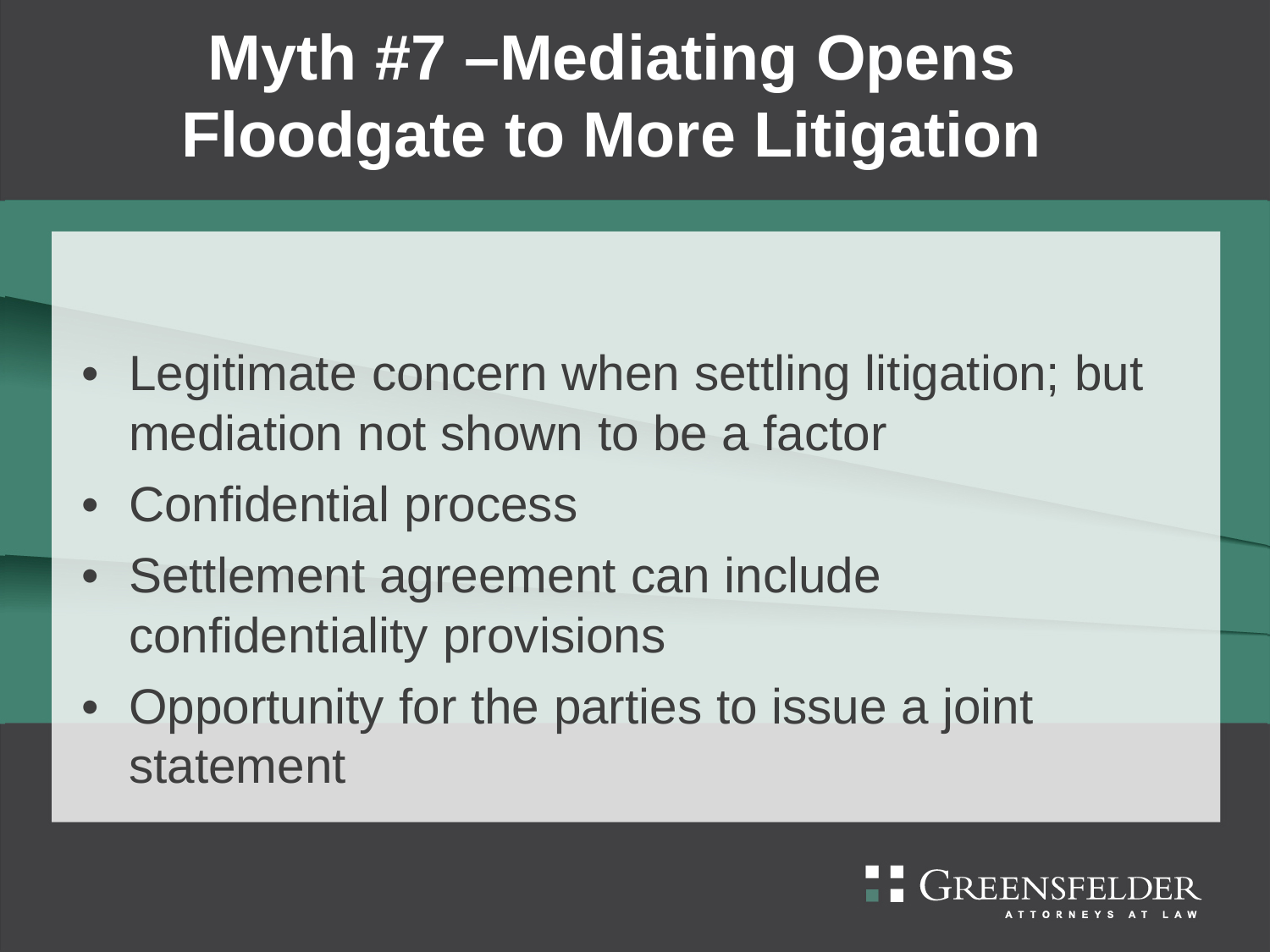#### **Myth #8 – Mediation Is a Last Resort After All Else Has Failed**

- There is no "sweet" spot for mediation
- Balance litigation costs vs. need for information
- The sooner the better
- More cost effective; can avoid protracted litigation
- Can help to protect particularly sensitive confidential information from disclosure
- Optimum when both parties are at most risk